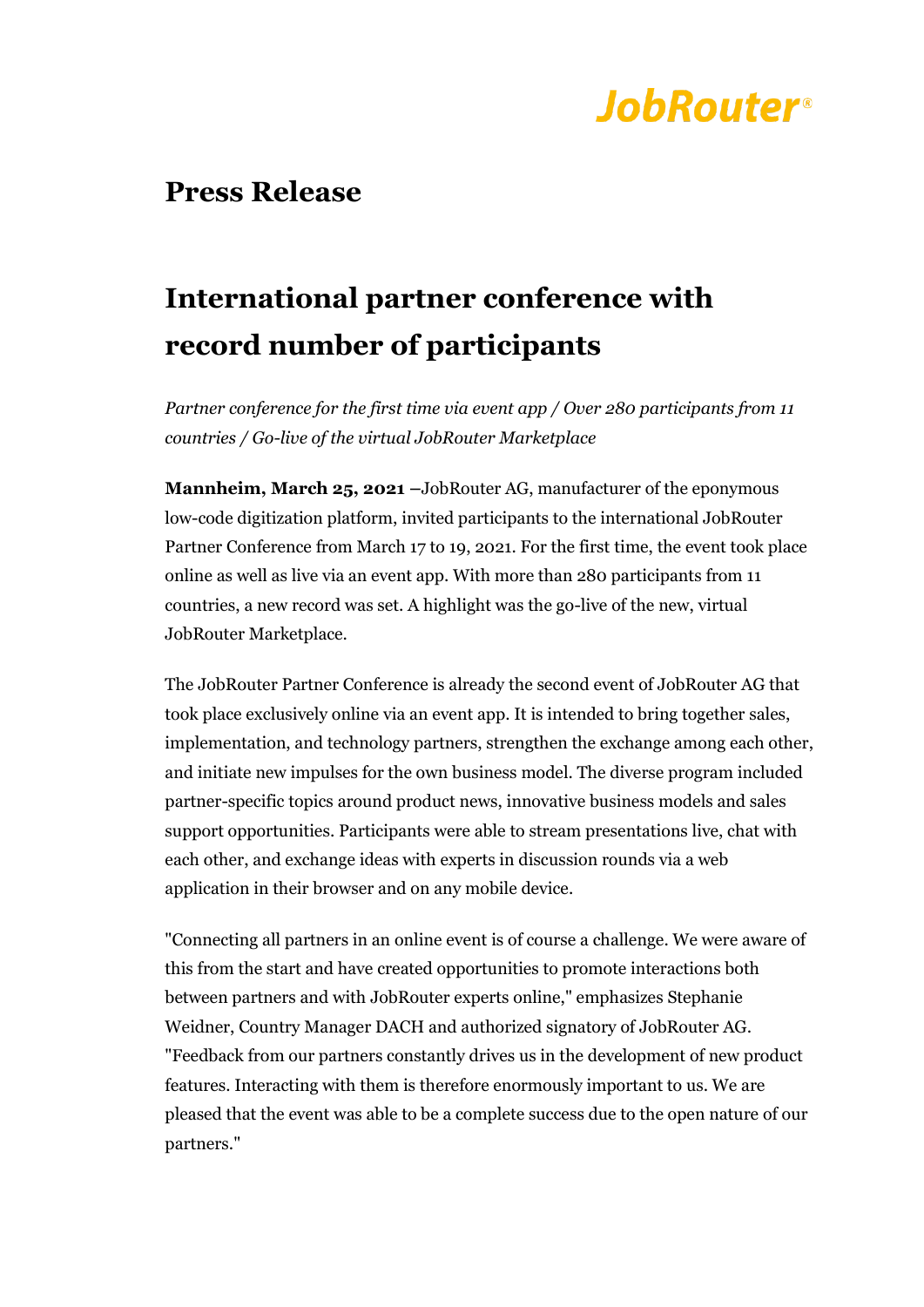# **JobRouter**®

The new JobRouter Marketplace, a virtual marketplace for digital business processes, integrations and add-ons, also celebrated its premiere with the aim of supporting the open structure of the digitization platform via extensions and process solutions. In addition to JobRouter partners, customers and interested parties can now present their own digital solutions on the JobRouter Marketplace. "It was a conscious decision to present and launch the JobRouter Marketplace for the first time at the partner conference. This is because the Marketplace is also intended to serve partners in particular as a placement platform. In this way, on the one hand, we complement the usage options of JobRouter, and on the other hand, we create a basis for partners to reach an even larger user base with their offering," explains Axel Ensinger, Co-CEO of JobRouter AG.

The award ceremony for the JobRouter Premium Partners 2021 rounded off the second day of the event. A total of twelve premium partners were honored for their outstanding sales performance in the previous year. On the third and final day, the focus was on the partners' questions, which were discussed in panel sessions.

\*\*\*

The JobRouter® Premium Partners 2021 are:

- NEVARIS Bausoftware GmbH
- KaiTech IT-Systems GmbH
- Nösse Datentechnik GmbH & Co. KG
- Förde Digital GmbH
- L und M Büroinformationssysteme GmbH
- ALOS Solutions AG
- pmi Software und Datenkommunikations-GmbH
- Ricoh Austria GmbH
- ProComp Professional Computer GmbH
- DATEC Netzwerke & Druckerlösungen GmbH
- DocuScan GmbH
- e-MSI Sp. z o.o.